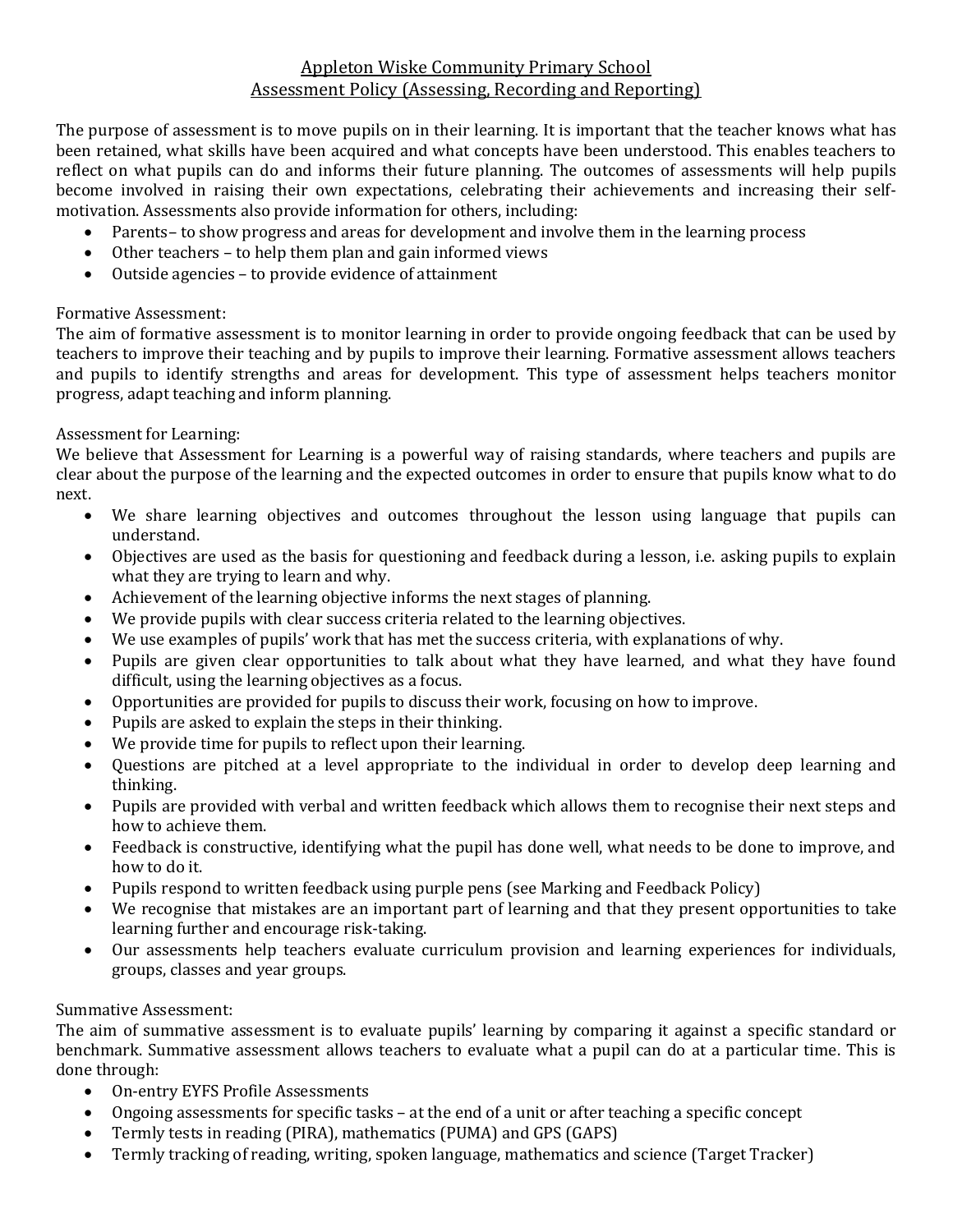- Biannual tracking of foundation subjects
- End of year assessments/tests
- Year 1 phonics screening
- Year 2 phonics screening
- Year 4 multiplication tables check
- Key Stage 1 SATs (Y2) compared with local authority and national
- Exercise 2 SATs ( $Y_6$ ) compared with local authority and national
- Data analysis

#### Recording:

Recording should be ongoing, manageable and useful. The purpose of recording is to:

- Help teachers to monitor pupils' progress
- Provide evidence of learning and assessment
- Inform planning what the pupil is to do next; future learning opportunities
- Form a basis for reporting to pupils, parents, other schools, the local authority and the government

## We record:

- Evidence of learning pupil and teacher comments, teacher notes, photographs
- Pupil progress in National Curriculum subjects and RE
- Qualities, skills, achievements and interests personal targets, written comments, end of year reports
- Individual assessments and future provision for specific pupils, such as SEND and Pupil Premium
- Information in Planners/Reading Records
- Information in Short Term Lesson Plans
- EYFS focused evaluations
- Phonic records
- Test results, such as spellings and times tables
- SATs results

#### Tracking Progress:

All pupils are tracked throughout each academic year and across school life from entry to leaving. We use the statements on Target Tracker, which are linked to the National Curriculum, to inform termly assessments (steps progress). This information allows teachers and the Head Teacher to rigorously track pupil progress. Pupil Progress meetings then highlight any pupils who require swift intervention or additional support in order to make accelerated progress.

#### Reporting**:**

We provide two written reports to parents/carers. The written reports provide information on progress and achievements throughout the school year. They follow the agreed procedures laid down by legislation and report all legal requirements, including attendance information in the end of year report. Parent consultations are held in the autumn and spring terms. Parents/carers have the opportunity to discuss their child's progress with the class teacher. School records are used to inform these meetings. During the summer term, parents are offered the opportunity to discuss the end of year report. Teachers and the Head Teacher are available throughout the year depending on any issues that arise. Reading records provide a two-way communication about each pupil's progress in reading. Individual home/school books are provided for some pupils so that general information about achievements and behaviour can be shared on a regular basis.

Revised: January 2022 Review date: January 2023